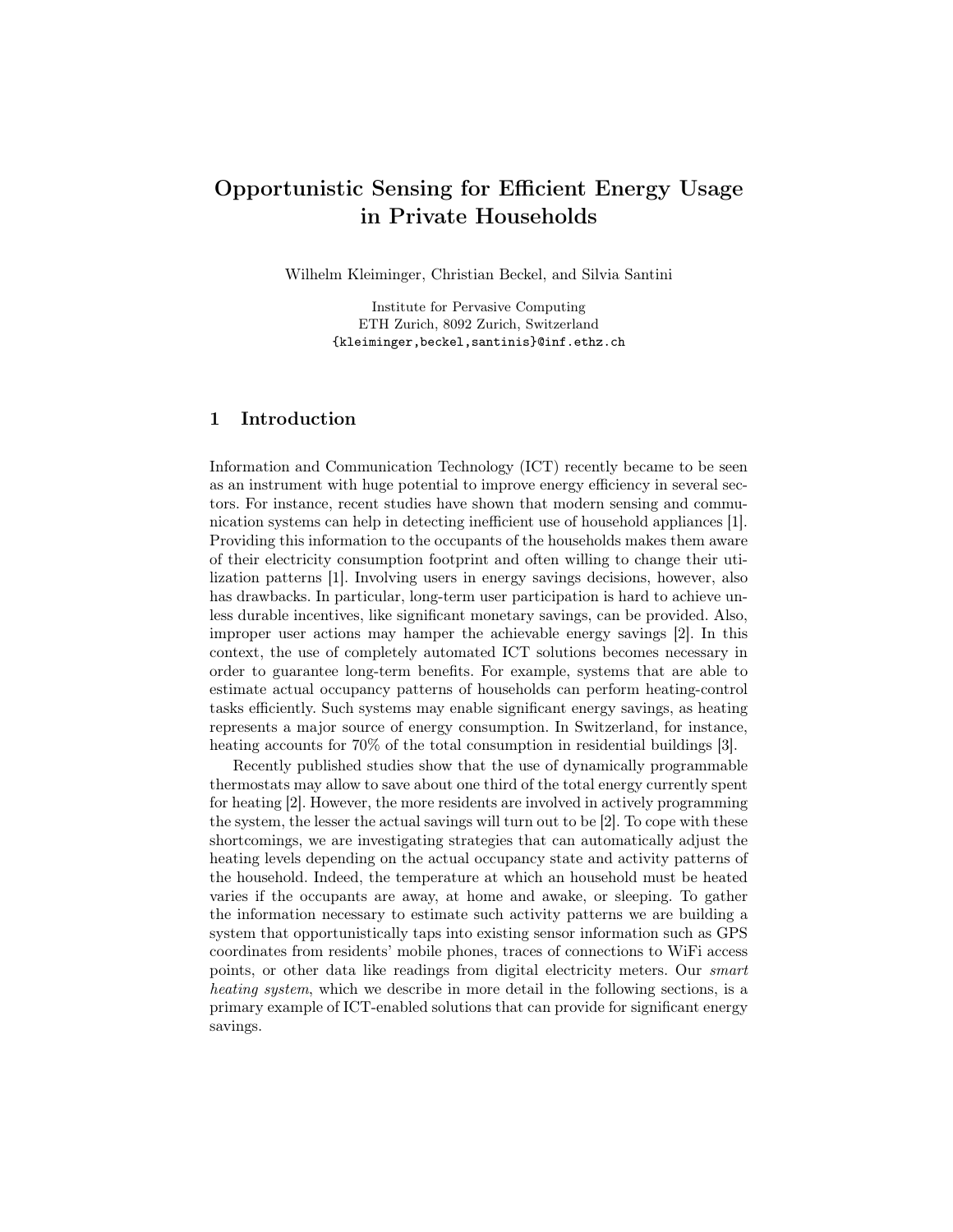## 2 Web-enabled sensors and actuators

The number of sensors deployed in urban or natural environments is constantly increasing [4]. The widespread use of smartphones adds to this abundance, as modern phones are equipped with several sensors, including GPS position sensors or near-field-communication (NFC) readers. Thanks to this large availability of devices, the possibility of unobtrusively gathering and sharing sensor data, usually referred to as opportunistic sensing, becomes possible [4]. This data can then be leveraged for several different applications, including urban and environmental monitoring.

The collection and sharing of sensor data, however, typically required the use of proprietary and application-specific protocols to interconnect the sensing devices. Bridging their data to the Internet in order to make it widely available then required ad-hoc gateways, whose use limited the extensibility and robustness of the application. On the other hand, the use of Internet protocols has traditionally been regarded as too heavyweight for being implemented directly on tiny sensors (or actuators), which typically do not comply with the necessary computational, communication and memory requirements [5]. More recently, however, the use of conventional Web protocols on resource-constrained devices is becoming feasible thus enabling a seamless integration of sensors and actuators into the Web [6]. For instance, an increasing number of devices offer service interfaces that rely on the REST (Representational State Transfer) [7] paradigm and encode data using open formats like JSON<sup>1</sup> (JavaScript Object Notation). The active research community working in this area also continuously pushes towards the development and adoption of Open APIs, i.e., application programming interfaces that allow to easily interconnect Web instances. This, in turn, opens new possibilities for the realization of mashup applications that can easily leverage, e.g., sensors developed for a security system (like an infrared sensor) to gather the occupancy information used by a smart thermostat. Last but not least, applications can dynamically incorporate available sensors thanks to discovery services for Web-enabled devices [8].

Our smart heating system will rely on available sensing devices and opportunistically gather their data. The fact that such devices can increasingly be accessed and controlled through standard Web protocols will significantly ease the deployment of our system in common households. Figure 1 schematically shows the connection of exemplary Web-enabled sensing and actuation sources.

### 3 Smart heating

Current programmable thermostats rely on user-supplied schedules to save energy when the home is unoccupied. When programming a thermostat, users are faced with two challenges. First, they need to predict their own occupancy schedule and, secondly, they need to consider the time it takes for the thermostat to arrive at the comfort temperature. If this ramp-up time is ignored, the home

 $^{\rm 1}$  http://www.json.org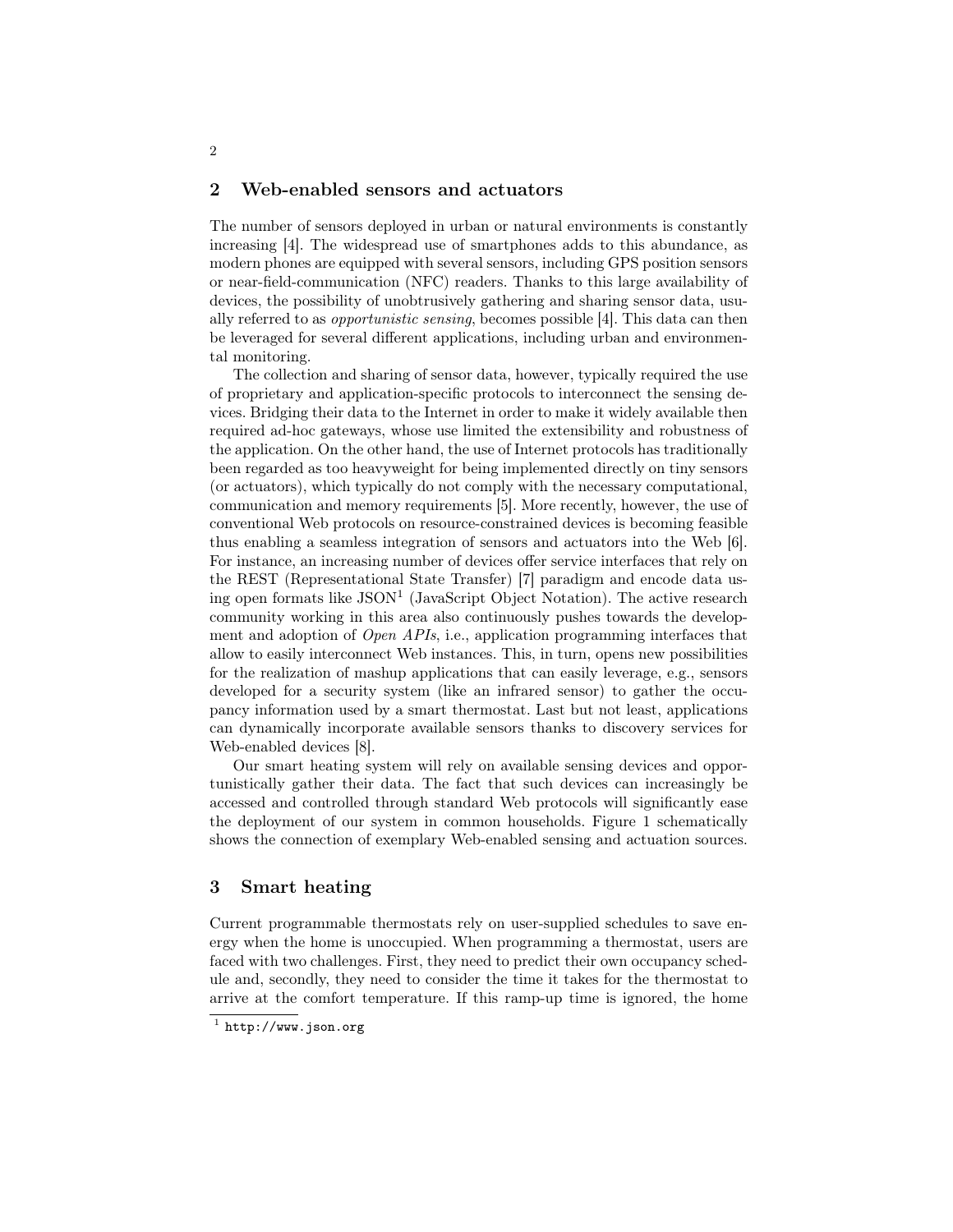

Fig. 1. Opportunistic Data Sources.

will not be at a comfortable temperature when the occupants return. Although the computation of the ramp-up time is taken over by some higher-end adaptive thermostats, for many lower-end thermostats, users still have to make this prediction themselves. <sup>2</sup> However, even with the adaptive variety, the user still has to continuously (re-)program the thermostat in order to accurately reflect her occupancy patterns. We believe that both these problems can be solved by a smart heating system that senses and predicts occupancy while keeping track of the operation of the thermostat.

#### 3.1 Background

Our smart heating system will build and improve upon recent approaches that have been suggested to replace user-programmable thermostats. For instance, Gupta et al. developed a thermostat that retrieves the current position of a user using her smartphone's GPS sensor to infer households' occupancy [9]. When the occupant (and her smartphone) moves closer to home, the system starts preheating the flat. This approach works well for single-person households, but depends on a single source of information (the GPS sensor). A drained battery or a loss of connectivity causes the system to fail. Lu et al. showed a more fault-tolerant system by using traditional occupancy sensors like reed switches and infrared sensors [2]. The collected occupancy data is aggregated and used to build a Markov Model that predicts when the occupants are likely to return home. While this system is more tolerant to failures, it relies on the installation of additional sensors. Although wireless, battery-powered sensors might be installed by the occupant in a few minutes, they still suffer from the same reliability problems as the GPS-based thermostat. On the other hand, wired sensors offer much less flexibility and may cause high installation costs.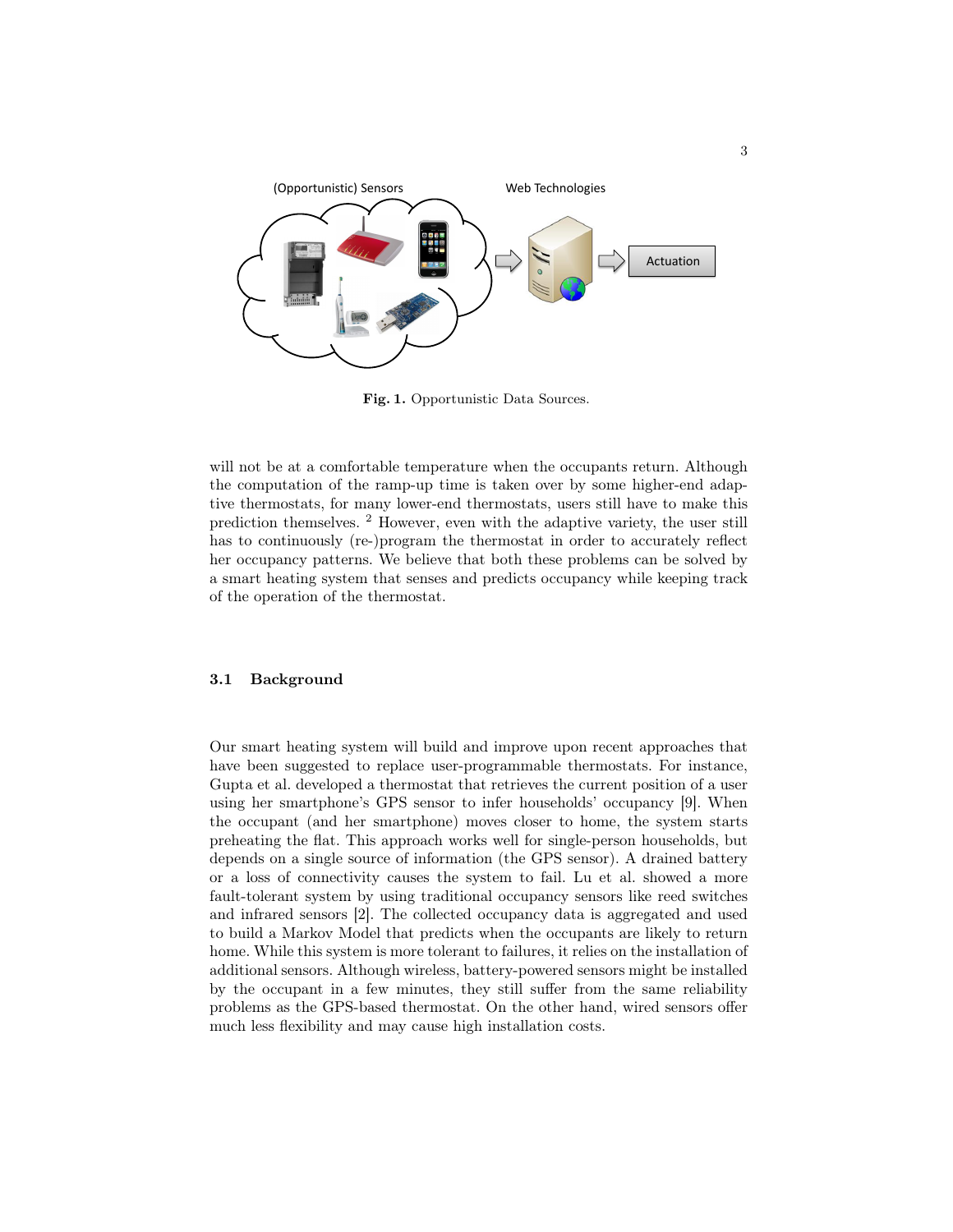

Fig. 2. Overview of opportunistic data sources and our proposed architecture.

#### 3.2 An opportunistic approach

To cope with these problems we suggest that a smart heating control system should adapt to the available sensors opportunistically, as schematically depicted in Figure 2. If a GPS-equipped mobile phone is available, its current position may be included in the database used by the system. Furthermore, the system may also keep track of WiFi logins or of the use of specific household appliances, which can be detected by smart plugs or electricity meters. Smart electricity meters are particularly interesting for our system as they are intrinsically linked to the household and are becoming ubiquitous throughout Europe [1]. Electrical consumption data is harder to analyze than GPS coordinates. While the latter unambiguously signal presence or the current position of an occupant, the information contained in electricity consumption profiles is more fuzzy. Several devices such as fridges or wireless Internet routers are typically active even when the occupants are away or sleeping. To solve this potential ambiguity we can opportunistically leverage other data, for instance information about WiFi connections that reveal the presence or absence of given devices (and their owners) from the home. Additionally, we plan to leverage NFC technology, which is also increasingly becoming available on modern smartphones, to retrieve additional information about users' whereabouts and activities.

Besides the automatic occupancy classification, our system will also be able integrate user-feedback. By giving the users the ability to set occupancy schedules as guidelines for the smart heating system, we can make sure that we always

4

<sup>&</sup>lt;sup>2</sup> http://www.energystar.gov/index.cfm?c=thermostats.pr\_thermostats\_guidelines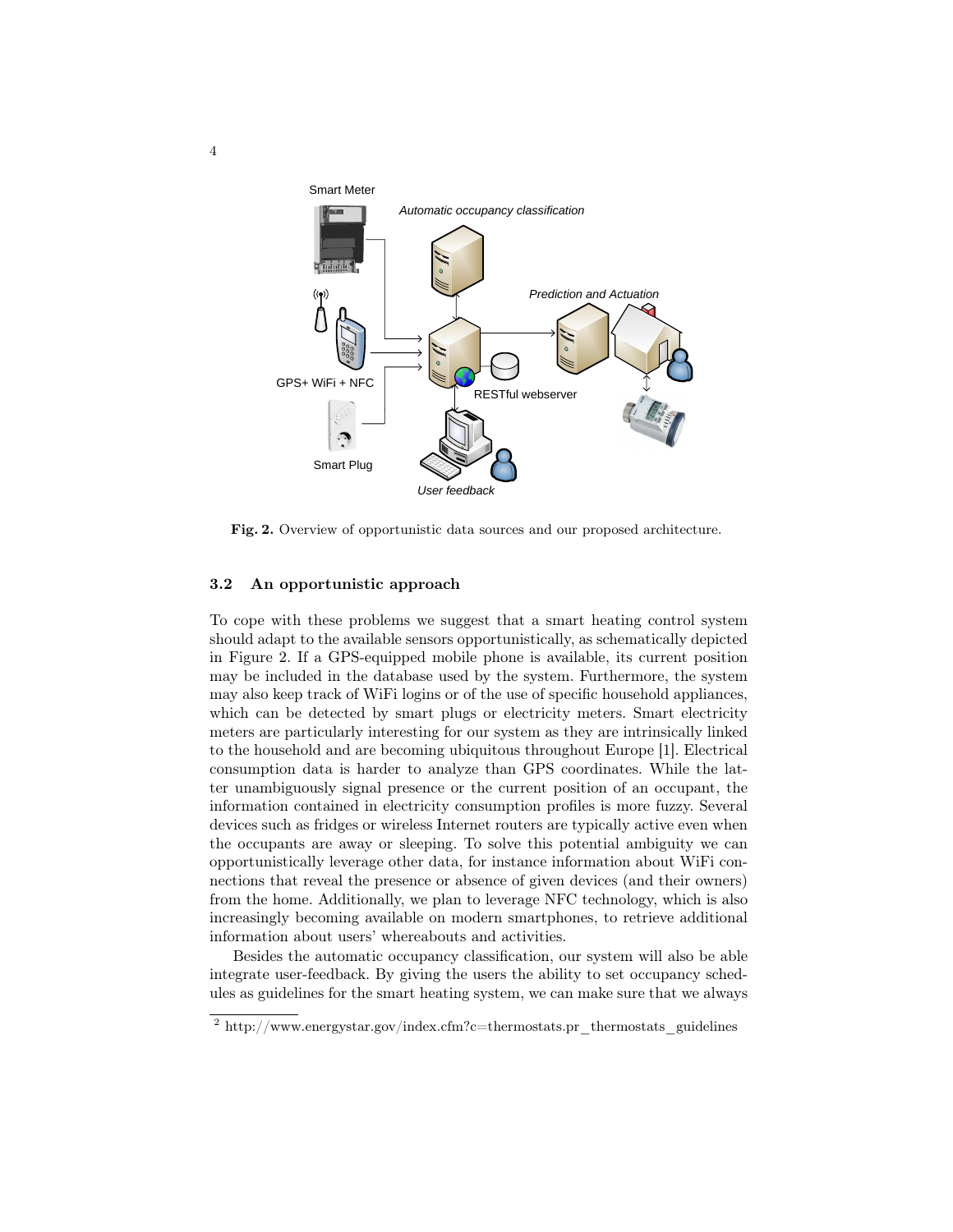have a viable fall-back strategy. By registering user interaction with the system we can also fine-tune the algorithm used by our system to predict user schedules and thus maximize comfort.

#### 3.3 Privacy implications

Obviously, the analysis of sensory information from various sources including a detailed breakdown of the energy consumption and smart phone localization data requires an architecture that adheres to strict privacy principles. When this data is used to compute schedules for the thermostat, there is no need for the data to be made available outside of the household. In addition, precaution has to be taken that the data is not being used for any purposes other than the smart heating system. Concerning privacy, we believe the contribution of our work to lie mainly in the sensibilization of users to the potential issues arising from the ubiquity of sensor information. By showing the amount of data needed to accurately infer users' occupancy schedules we aim to make users' aware of the significance of sharing data with social networks, utility companies and other service providers.

# 4 Current status and outlook

We are currently investigating statistical classification methods to detect the occupancy state of an household from its electricity consumption profile. Further, we are conducting a user-study to quantify the ability of household occupants to predict their own schedules on a day-to-day basis. To measure the actual occupancy state of the household we rely on the information collected by an application running on modern smartphones. This application collects GPS and WiFi traces and also allows users to explicitly declare their status (e.g., at home, away, going to sleep) by using a phone-mounted NFC-reader to scan accordingly labeled tags.

As a next step towards the realization of our smart heating system we will test the robustness of our occupancy classification algorithm using the data collected in preliminary studies. Our goal is to make the algorithm incrementally integrate sensor information depending on the actual accuracy requirements. In particular, additional sensor data should be gathered only when the confidence in the current classification is not sufficient to reliably change the state of the thermostat. To quantify the achievable energy savings and test our smart thermostat in real-world settings, we are currently deploying it in test households equipped with digital electricity meters.

### References

1. Mattern, F., Staake, T., Weiss, M.: ICT for Green – How Computers Can Help Us to Conserve Energy. In: Proceedings of the 1st international Conference on Energy-efficient Computing and Networking (e-Energy 2010). (2010)